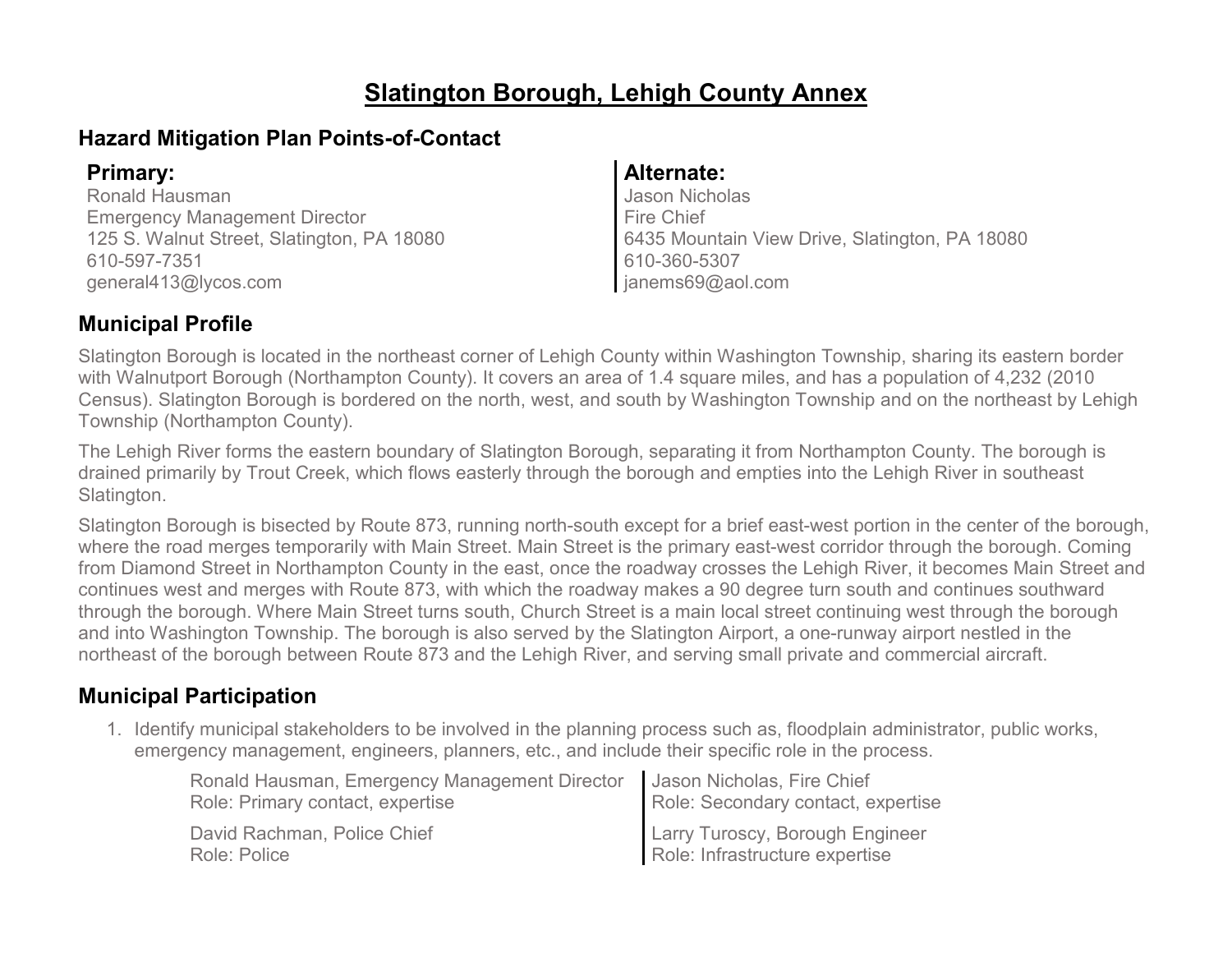### **Municipal Participation –** *continued*

2. Identify community stakeholders such as; neighborhood groups, religious groups, major employers / businesses, etc., that will be informed and / or involved in the planning process and describe how they will be involved.

Local business leaders

3. Describe how the public **will be engaged** in the current planning process examples, newsletters, social media, etc., **and how they were engaged** since the 2013 Hazard Mitigation Plan.

Borough newsletter Borough website Swiftreach program

### **Compliance with the National Flood Insurance Program (NFIP)**

| <b>Topic</b>                                                                                                                                      | Identify source of information, if<br>different from the one listed.  | <b>Additional Comments</b> |
|---------------------------------------------------------------------------------------------------------------------------------------------------|-----------------------------------------------------------------------|----------------------------|
| 1. Staff Resources                                                                                                                                |                                                                       |                            |
| Is the Community Floodplain Administrator (FPA) or NFIP Coordinator certified?                                                                    | <b>Community FPA</b>                                                  | Yes                        |
| Is floodplain management an auxiliary function?                                                                                                   | <b>Community FPA</b>                                                  | no                         |
| Provide an explanation of NFIP administration services (e.g., permit review, GGIS,<br>education or outreach, inspections, engineering capability) | <b>Community FPA</b>                                                  |                            |
| What are the barriers to running an effective NFIP program in the community, if any?                                                              | <b>Community FPA</b>                                                  |                            |
| 2. Compliance History                                                                                                                             |                                                                       |                            |
| Is the community in good standing with the NFIP?                                                                                                  | State NFIP Coordinator, FEMA NFIP<br>Specialist, or community records | Yes                        |
| Are there any outstanding compliance issues (i.e., current violations)?                                                                           |                                                                       | No                         |
| When was the most recent Community Assistance Visits (CAV) or Community<br>Assistance Contact (CAC)?                                              |                                                                       | <b>No</b>                  |
| Is a CAV or CAC scheduled or needed?                                                                                                              |                                                                       | No                         |
| 3. Regulation                                                                                                                                     |                                                                       |                            |
| When did the community enter the NFIP?                                                                                                            | <b>NFIP Community Status Book</b>                                     |                            |
| Are the Flood Insurance Rate Maps (FIRMs) digital or paper?<br>How are residents assisted with mapping?                                           | <b>Community FPA</b>                                                  |                            |
| Do floodplain regulations meet or exceed FEMA or State minimum requirements?<br>If so, in what ways?                                              | <b>Community FPA</b>                                                  |                            |
| Describe the permitting process                                                                                                                   | Community FPA, State, FEMA NFIP                                       |                            |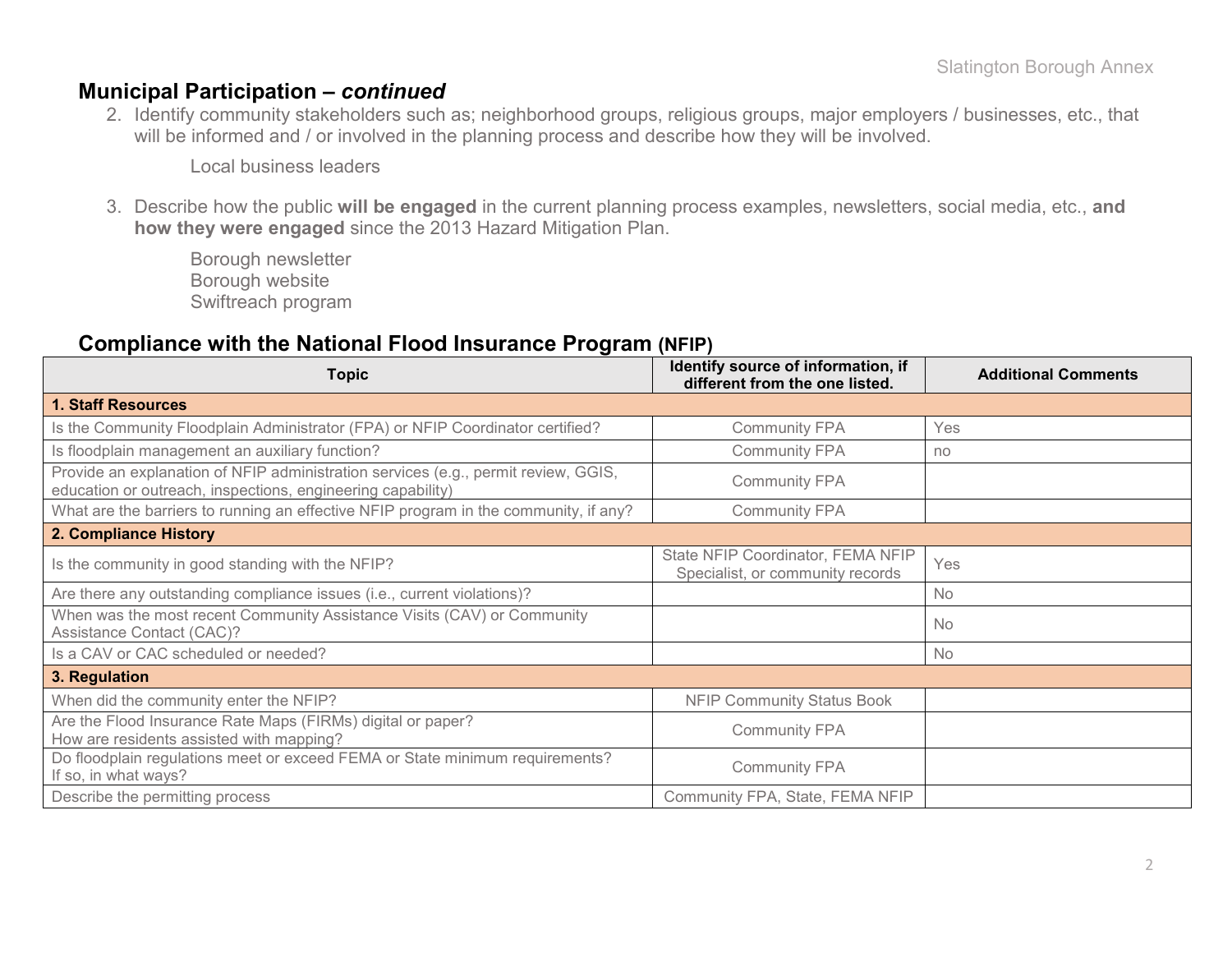### **Compliance with the National Flood Insurance Program (NFIP) –** *continued*

| <b>Topic</b>                                                                                                                                     | Identify source of information, if<br>different from the one listed.     | <b>Additional Comments</b> |
|--------------------------------------------------------------------------------------------------------------------------------------------------|--------------------------------------------------------------------------|----------------------------|
| <b>4. Insurance Summary</b>                                                                                                                      |                                                                          |                            |
| How many NFIP policies are in the community?<br>What is the total premium and coverage?                                                          | State NFIP Coordinator or<br><b>FEMA NFIP Specialist</b>                 | ◠                          |
| How many claims have been paid in the community? What is the total amount of<br>paid claims? How many substantial damage claims have there been? | FEMA NFIP or<br><b>Insurance Specialist</b>                              | None                       |
| How many structures are exposed to flood risk within the community?                                                                              | <b>Community FPA or GIS Analyst</b>                                      |                            |
| Describe any areas of flood risk with limited NFIP policy coverage                                                                               | Community FPA or<br><b>FEMA Insurance Specialist</b>                     |                            |
| 5. Community Rating System (CRS)                                                                                                                 |                                                                          |                            |
| Does the community participate in CRS?                                                                                                           | Community FPA, State, or FEMA NFIP                                       | <b>No</b>                  |
| If so, what is the community's CRS Class Ranking?                                                                                                | Flood Insurance Manual<br>(http://www.fema.gov/floodinsurancemanual.gov) | N/A                        |
| What categories and activities provide CRS points and how can the Class be<br>improved?                                                          |                                                                          | N/A                        |
| Does the plan include CRS planning requirements?                                                                                                 | Community FPA, FEMA CRS<br>Coordinator, or ISO representative            | N/A                        |

# **Community Assets**

Community assets are defined to include anything that is important to the character as well as the function of a community, and can be described in four categories, they are; people, economy, natural environment and built environment. Please identify the community assets and location under each category.

- **1. People**
	- Concentrations of vulnerable populations such as the elderly, physically or mentally disabled, non-English speaking, and the medically or chemically dependent.

Mountain View Apartments (senior apartments) George Dillard Manor (senior apartments) Jenny's Personal Care (assisted living)

 Types of visiting populations where large numbers of people are concentrated such as visitors for special events and students.

Slatington High School Slatington Elementary School Slatington Middle School Saint John Neumann School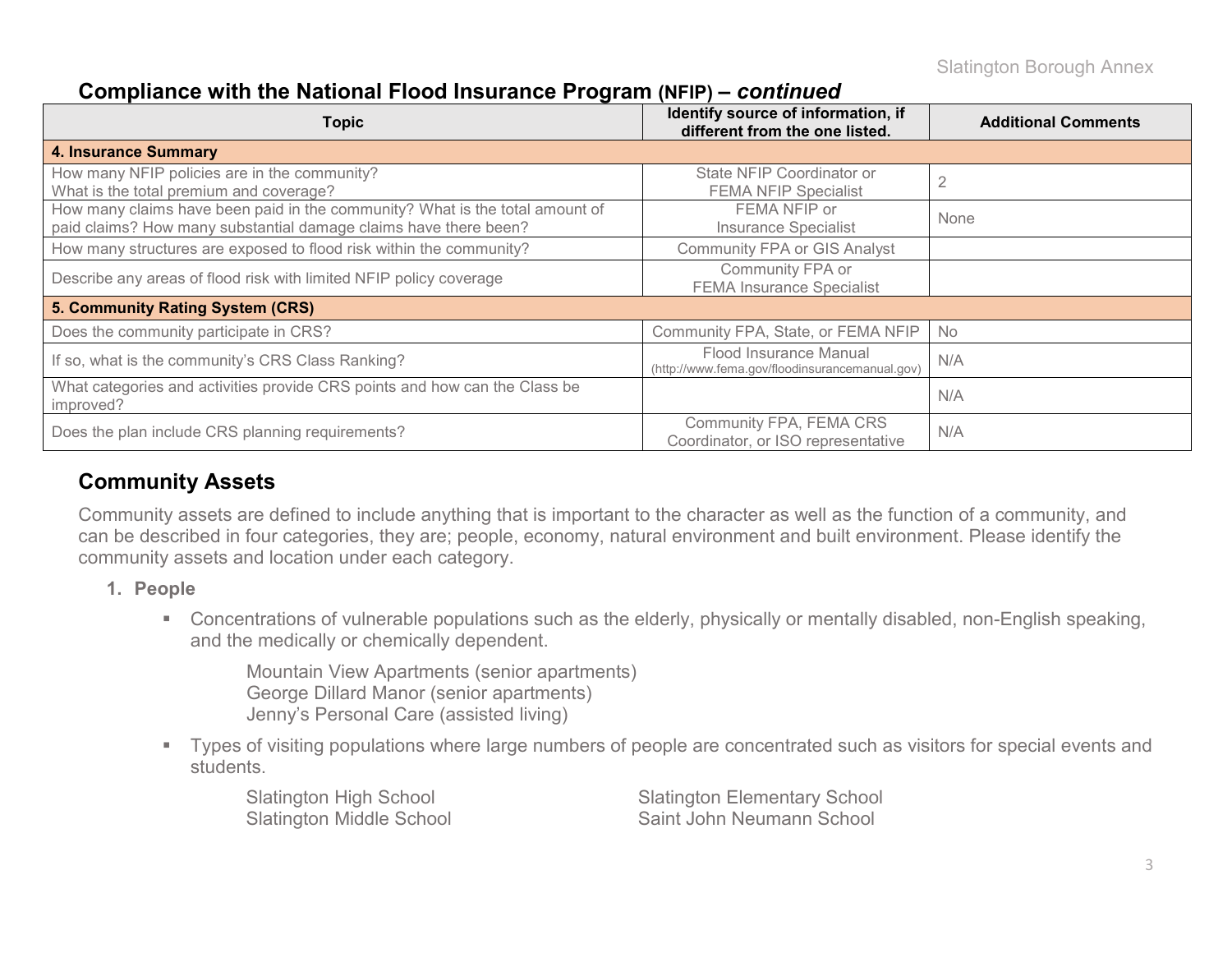### **Community Assets –** *continued*

### **2. Economy**

Major employers, primary economic sectors such as agriculture and commercial centers where losses would have a severe impact on the community.

Rentschler Autos

#### **3. Natural Environment**

Those areas / features that can provide protective functions that reduce the magnitude of hazard events such as, wetlands or riparian areas, and other environmental features important to protect.

Wetlands along the Lehigh River and Trout Creek

### **4. Built Environment**

 Existing structures such as, concentrations of buildings that may be more vulnerable to hazards based on location, age, construction type and / or condition of use.

Twin homes built around 1900 with a common wall, no firewall, and a small distance between each pair of twins.

**Infrastructure systems such as water and wastewater facilities, power utilities, transportation systems,** communication systems, energy pipelines and storage.

Slatington Filtration Plant (water)

Gas pipeline Slatington Wastewater Treatment Plant

- High potential loss facilities such as, dams, locations that house hazardous materials, military and / or civilian defense installations.
- Critical facilities such as, hospitals, medical facilities, police and fires stations, emergency operations centers, shelters, schools and airports / heliports.

Slatington Police Station Slatington Fire Department Slatington Airport Slatington High School Saint Jon Neumann School

Slatington Middle School Slatington Elementary School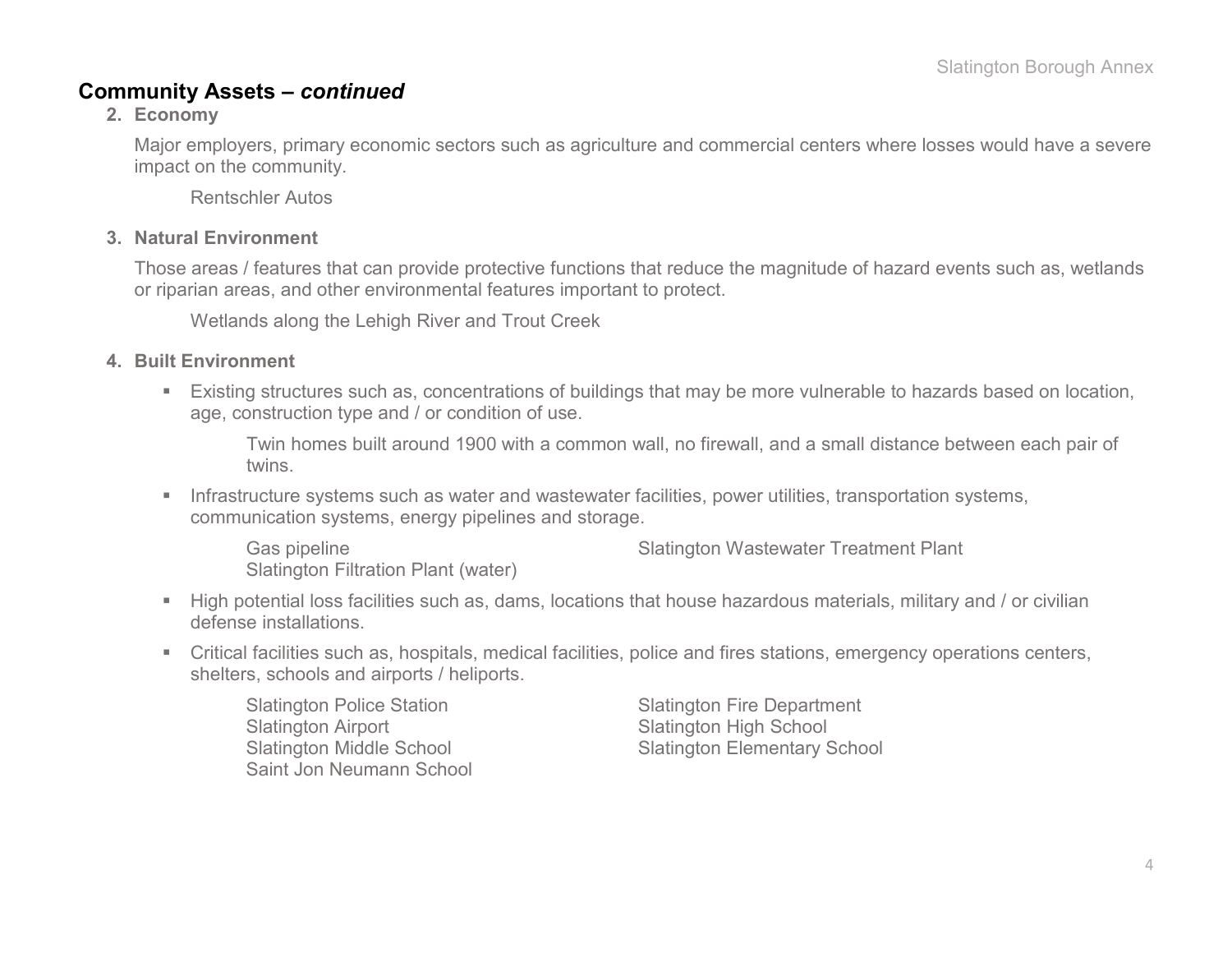# **Community Assets –** *continued*

Cultural / historical resources such as, museums, parks, stadiums, etc.

Slatington Memorial Park Slate Heritage Trail

Victory Park Slatington High School Stadium<br>Slatington Memorial Park Slatington Trailhead

# **Capability Assessment**

|            |                                                                        | <b>Status</b>  |                                                       |                      |                                              | <b>Effect on</b><br><b>Hazard Loss</b>                 |                                                               | <b>Has the 2013</b>                                                                       | <b>How can</b>                                                             |                                      |
|------------|------------------------------------------------------------------------|----------------|-------------------------------------------------------|----------------------|----------------------------------------------|--------------------------------------------------------|---------------------------------------------------------------|-------------------------------------------------------------------------------------------|----------------------------------------------------------------------------|--------------------------------------|
| Capability | $\checkmark$ Regulatory<br>$\checkmark$ Tools<br>$\checkmark$ Programs | Place<br>르     | <b>Date</b><br><b>Adopted</b><br>or<br><b>Updated</b> | Development<br>Under | Department /<br><b>Agency</b><br>Responsible | <b>Reduction:</b><br>-Supports<br>-Neutral<br>-Hinders | <b>Change since</b><br>2013 Plan?<br>+ Positive<br>- Negative | Plan been<br>integrated<br>into the<br><b>Regulatory</b><br>Tool/Program<br>? If so, how? | these<br>capabilities<br>be expanded<br>and improved<br>to reduce<br>risk? | <b>Additional</b><br><b>Comments</b> |
|            | Comprehensive Plan                                                     |                |                                                       |                      |                                              |                                                        |                                                               |                                                                                           |                                                                            |                                      |
|            | Capital Improvement Plan                                               |                |                                                       |                      |                                              |                                                        |                                                               |                                                                                           |                                                                            |                                      |
|            | Economic Development Plan                                              |                |                                                       |                      |                                              |                                                        |                                                               |                                                                                           |                                                                            |                                      |
|            | Continuity of Operations Plan                                          | $\times$       |                                                       |                      |                                              |                                                        |                                                               |                                                                                           |                                                                            |                                      |
|            | Stormwater Management Plan /<br>Ordinance                              | $\times$       |                                                       |                      | Borough                                      |                                                        |                                                               |                                                                                           |                                                                            |                                      |
| Regulatory | Open Space Management Plan<br>(or Parks/Rec., Greenways Plan)          | $\overline{X}$ |                                                       |                      | Parks & Rec<br>Commission                    |                                                        |                                                               |                                                                                           |                                                                            |                                      |
| ಯ          | <b>Natural Resource Protection Plan</b>                                |                |                                                       |                      |                                              |                                                        |                                                               |                                                                                           |                                                                            |                                      |
|            | <b>Transportation Plan</b>                                             |                |                                                       |                      |                                              |                                                        |                                                               |                                                                                           |                                                                            |                                      |
| Planning   | <b>Historic Preservation Plan</b>                                      | $\times$       |                                                       |                      | Historical<br>Society                        |                                                        |                                                               |                                                                                           |                                                                            |                                      |
|            | Floodplain Management Plan                                             | $\times$       |                                                       |                      | Lehigh County                                |                                                        |                                                               |                                                                                           |                                                                            |                                      |
| $\div$     | <b>Farmland Preservation</b>                                           | X              |                                                       |                      | <b>State</b>                                 |                                                        |                                                               |                                                                                           |                                                                            |                                      |
|            | <b>Evacuation Plan</b>                                                 | $\times$       |                                                       |                      | Borough EMA                                  |                                                        |                                                               |                                                                                           |                                                                            |                                      |
|            | Disaster Recovery Plan                                                 | $\times$       |                                                       |                      | Borough EMA                                  |                                                        |                                                               |                                                                                           |                                                                            |                                      |
|            | <b>Hazard Mitigation Plan</b>                                          | $\times$       |                                                       |                      | County and<br>Borough EMA                    |                                                        |                                                               | N/A                                                                                       |                                                                            |                                      |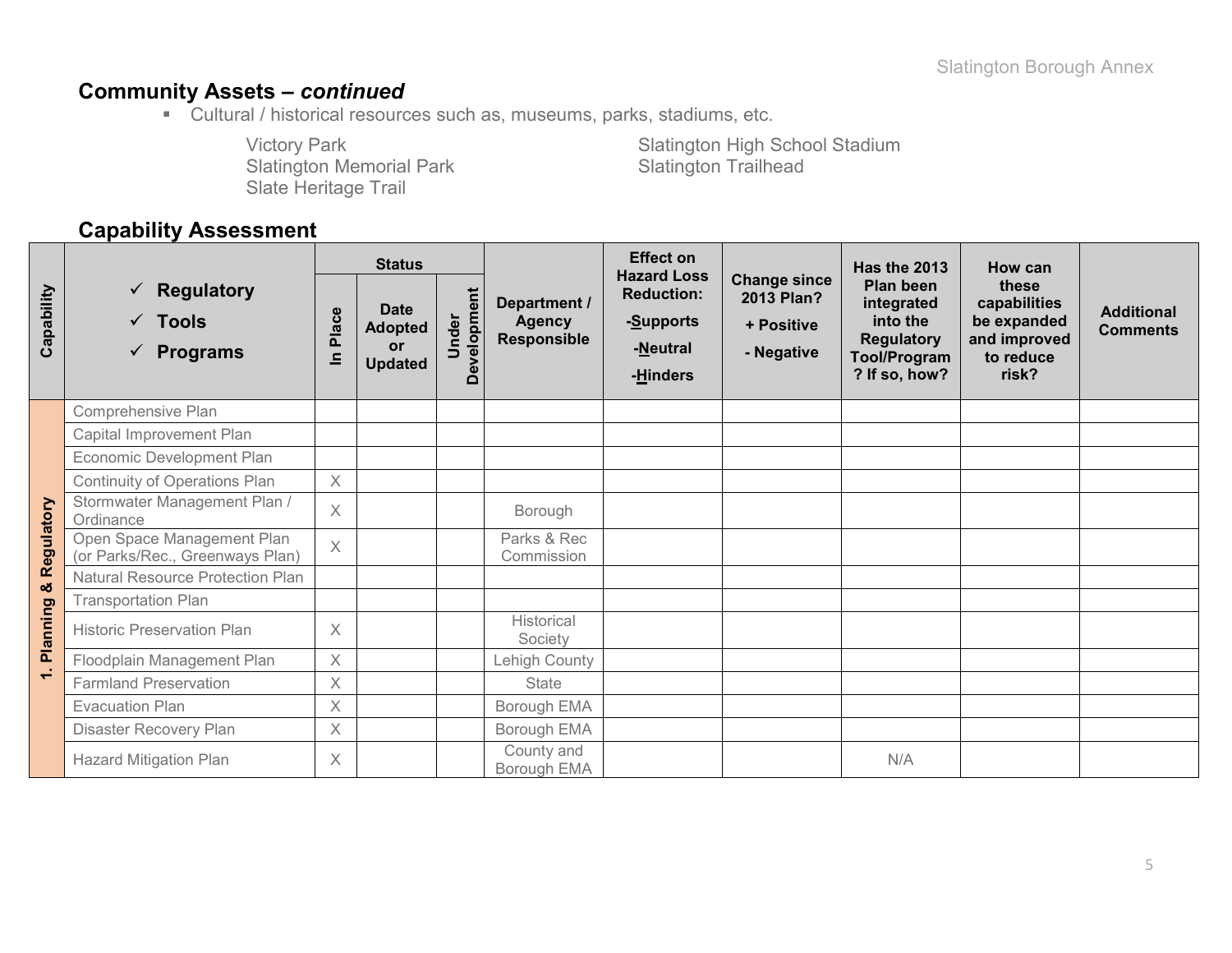|            |                                                                                  | <b>Status</b> |                                                       |                      |                                              | <b>Effect on</b>                                                             |                                                               | <b>Has the 2013</b>                                                                       | How can                                                                    |                                      |
|------------|----------------------------------------------------------------------------------|---------------|-------------------------------------------------------|----------------------|----------------------------------------------|------------------------------------------------------------------------------|---------------------------------------------------------------|-------------------------------------------------------------------------------------------|----------------------------------------------------------------------------|--------------------------------------|
| Capability | $\checkmark$ Regulatory<br>$\checkmark$ Tools<br><b>Programs</b><br>$\checkmark$ | Place<br>르    | <b>Date</b><br><b>Adopted</b><br>or<br><b>Updated</b> | Under<br>Development | Department /<br>Agency<br><b>Responsible</b> | <b>Hazard Loss</b><br><b>Reduction:</b><br>-Supports<br>-Neutral<br>-Hinders | <b>Change since</b><br>2013 Plan?<br>+ Positive<br>- Negative | Plan been<br>integrated<br>into the<br><b>Regulatory</b><br>Tool/Program<br>? If so, how? | these<br>capabilities<br>be expanded<br>and improved<br>to reduce<br>risk? | <b>Additional</b><br><b>Comments</b> |
|            | <b>Emergency Operations Plan</b>                                                 | $\times$      | $1 - 1 - 11$                                          |                      | Borough EMA                                  |                                                                              |                                                               |                                                                                           |                                                                            |                                      |
| Regulatory | <b>Zoning Regulations</b>                                                        | $\times$      |                                                       |                      | Zoning Board                                 |                                                                              |                                                               |                                                                                           |                                                                            |                                      |
|            | <b>Floodplain Regulations</b>                                                    | $\times$      |                                                       |                      |                                              |                                                                              |                                                               |                                                                                           |                                                                            |                                      |
| ఱ          | <b>NFIP Participation</b>                                                        | $\times$      |                                                       |                      |                                              |                                                                              |                                                               |                                                                                           |                                                                            |                                      |
| Planning   | <b>Building Code</b>                                                             | $\times$      |                                                       |                      | Zoning Board                                 |                                                                              |                                                               |                                                                                           |                                                                            |                                      |
|            | Fire Code                                                                        | $\times$      |                                                       |                      | <b>Zoning Board</b>                          |                                                                              |                                                               |                                                                                           |                                                                            |                                      |
|            | Other                                                                            |               |                                                       |                      |                                              |                                                                              |                                                               |                                                                                           |                                                                            |                                      |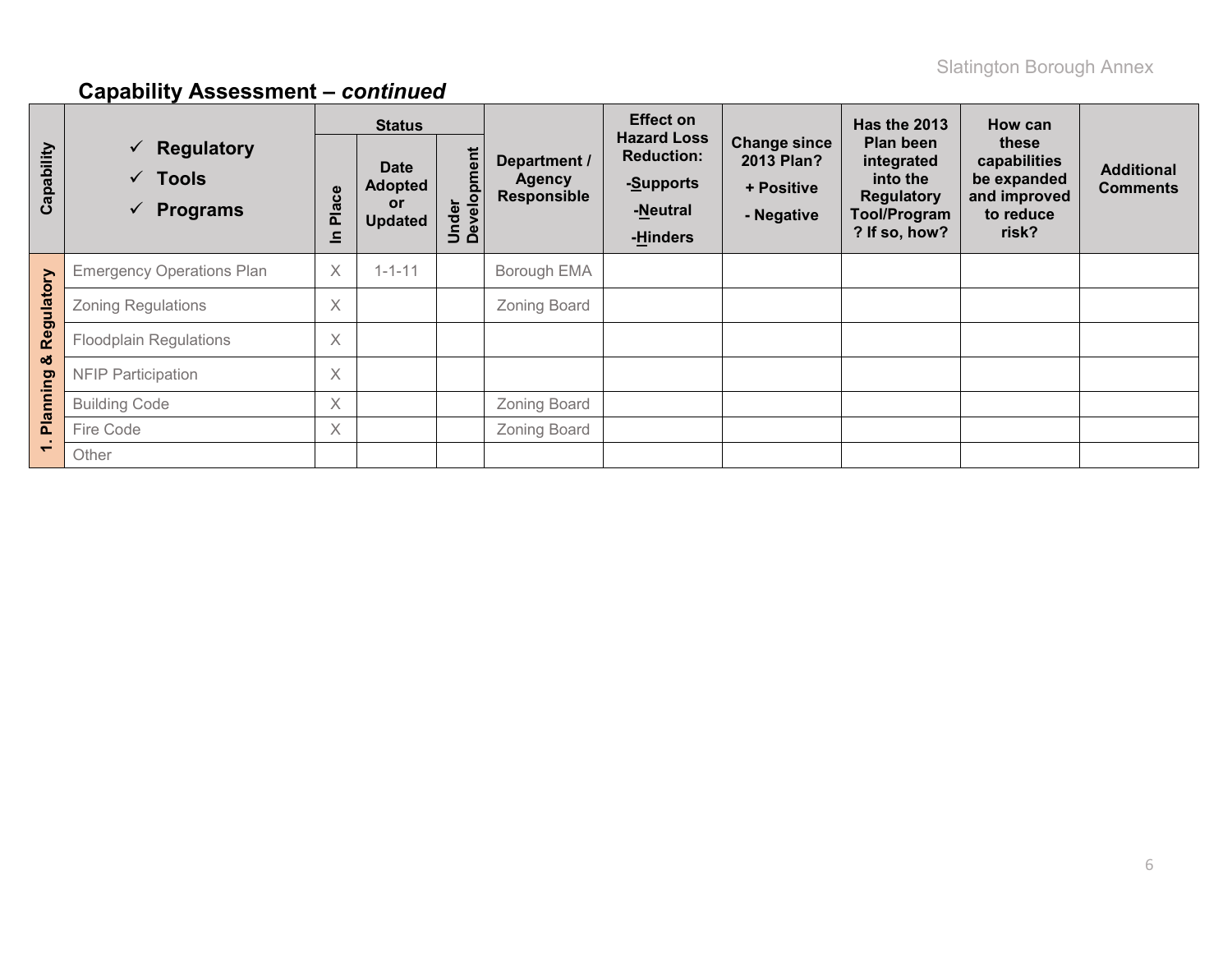| Capability    | $\checkmark$ Staff<br><b>Personnel</b><br><b>Resources</b>                                                                       | <b>Yes</b> | <b>No</b> | Department /<br><b>Agency</b>              | Change<br><b>since 2013</b><br>Plan?<br>+ Positive<br>- Negative | How can these<br>capabilities be<br>expanded and<br>improved to<br>reduce risk? | <b>Additional</b><br><b>Comments</b> |
|---------------|----------------------------------------------------------------------------------------------------------------------------------|------------|-----------|--------------------------------------------|------------------------------------------------------------------|---------------------------------------------------------------------------------|--------------------------------------|
|               | Planners (with land use / land development knowledge)                                                                            | X          |           | Zoning Board                               | No.                                                              |                                                                                 |                                      |
|               | Planners or engineers (with natural and / or human-caused hazards<br>knowledge)                                                  | X          |           | Lehigh<br>Engineering                      | <b>No</b>                                                        |                                                                                 |                                      |
| Technology    | Engineers or professionals trained in building and / or infrastructure<br>construction practices (including building inspectors) | $\times$   |           | Lehigh<br>Engineering                      | <b>No</b>                                                        |                                                                                 |                                      |
| ೲ             | <b>Emergency Manager</b>                                                                                                         | X          |           | Emergency<br>Management<br><b>Director</b> | <b>No</b>                                                        |                                                                                 |                                      |
| dministrative | Floodplain administrator / manager                                                                                               | X          |           | <b>TBD</b>                                 | <b>No</b>                                                        |                                                                                 |                                      |
|               | Land surveyors                                                                                                                   |            | $\times$  |                                            | <b>No</b>                                                        |                                                                                 |                                      |
|               | Staff familiar with the hazards of the community                                                                                 |            | $\times$  |                                            | <b>No</b>                                                        |                                                                                 |                                      |
| ⋖             | Personnel skilled in Geographical Information Systems (GIS) and / or<br>FEMA's HAZUS program                                     |            | $\times$  |                                            | <b>No</b>                                                        |                                                                                 |                                      |
| $\mathbf{a}$  | Grant writers or fiscal staff to handle large / complex grants                                                                   |            | X         |                                            | <b>No</b>                                                        |                                                                                 |                                      |
|               | Other                                                                                                                            |            |           |                                            |                                                                  |                                                                                 |                                      |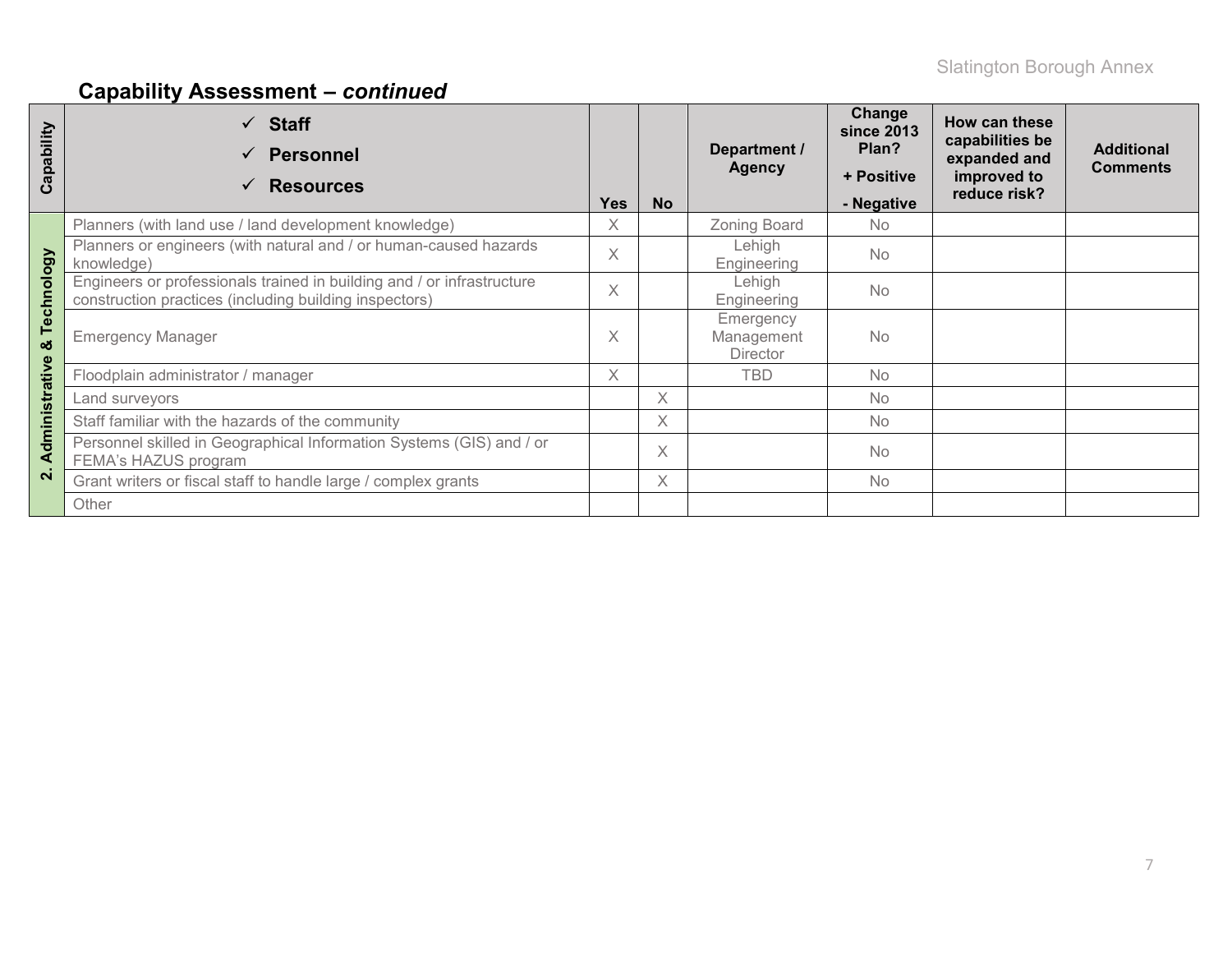| ability<br>Cap             |                                                         | <b>Yes</b> | <b>No</b> | Department /<br><b>Agency</b> | <b>Change since</b><br>2013 Plan?<br>+ Positive<br>- Negative | How can these<br>capabilities be<br>expanded and<br>improved to<br>reduce risk? | <b>Additional</b><br><b>Comments</b> |
|----------------------------|---------------------------------------------------------|------------|-----------|-------------------------------|---------------------------------------------------------------|---------------------------------------------------------------------------------|--------------------------------------|
|                            | Capital improvement programming                         |            | X         |                               | No                                                            |                                                                                 |                                      |
| 89                         | <b>Community Development Block Grants (CDBG)</b>        | X.         |           | Borough Council               | <b>No</b>                                                     |                                                                                 |                                      |
| Ő                          | Special purposes taxes                                  | X          |           | <b>Tax Collector</b>          | <b>No</b>                                                     |                                                                                 |                                      |
| ٥<br>$\boldsymbol{\omega}$ | Gas / Electricity utility fees                          |            | X         |                               | <b>No</b>                                                     |                                                                                 |                                      |
| <b>e</b>                   | Water / Sewer fees                                      | $\times$   |           | <b>Sewer Authority</b>        | <b>No</b>                                                     |                                                                                 |                                      |
| cial                       | Stormwater utility fees                                 |            | Χ         |                               | <b>No</b>                                                     |                                                                                 |                                      |
| Θ<br>$\boldsymbol{\varpi}$ | Development impact fees                                 |            | X         |                               | <b>No</b>                                                     |                                                                                 |                                      |
| Ě                          | General obligation, revenue, and / or special tax bonds | $\times$   |           | Borough Council               | <b>No</b>                                                     |                                                                                 |                                      |
| က                          | Partnering arrangements or intergovernmental agreements | X.         |           | <b>Borough Council</b>        | <b>No</b>                                                     |                                                                                 |                                      |
|                            | Other                                                   |            |           |                               |                                                               |                                                                                 |                                      |

| Capability     | Program<br>$\checkmark$<br>Organization                                                                                                                           | <b>Yes</b> | <b>No</b> | Department /<br><b>Agency</b> | <b>Change since</b><br>2013 Plan?<br>+ Positive<br>- Negative | How can these<br>capabilities be<br>expanded and<br>improved to<br>reduce risk? | <b>Additional</b><br><b>Comments</b> |
|----------------|-------------------------------------------------------------------------------------------------------------------------------------------------------------------|------------|-----------|-------------------------------|---------------------------------------------------------------|---------------------------------------------------------------------------------|--------------------------------------|
|                | <b>Firewise Communities Certification</b>                                                                                                                         |            | X         |                               | <b>No</b>                                                     |                                                                                 |                                      |
|                | <b>StormReady Certification</b>                                                                                                                                   | X          |           | Lehigh County                 | No.                                                           |                                                                                 |                                      |
|                | Natural disaster or safety-related school programs                                                                                                                |            |           |                               |                                                               |                                                                                 |                                      |
| Outreach<br>ಯ  | Ongoing public education or information programs such as,<br>responsible water use, fire safety, household preparedness, and<br>environmental education.          | X          |           | Borough, CCR,<br>MS4          | <b>No</b>                                                     |                                                                                 |                                      |
|                | Public-private partnership initiatives addressing disaster related<br>issues.                                                                                     |            | X         |                               | <b>No</b>                                                     |                                                                                 |                                      |
| Education<br>÷ | Local citizen groups or non-profit organizations focused on<br>environmental protection, emergency preparedness, access and<br>functional needs populations, etc. |            | Χ         |                               | <b>No</b>                                                     |                                                                                 |                                      |
|                | Other                                                                                                                                                             |            |           |                               |                                                               |                                                                                 |                                      |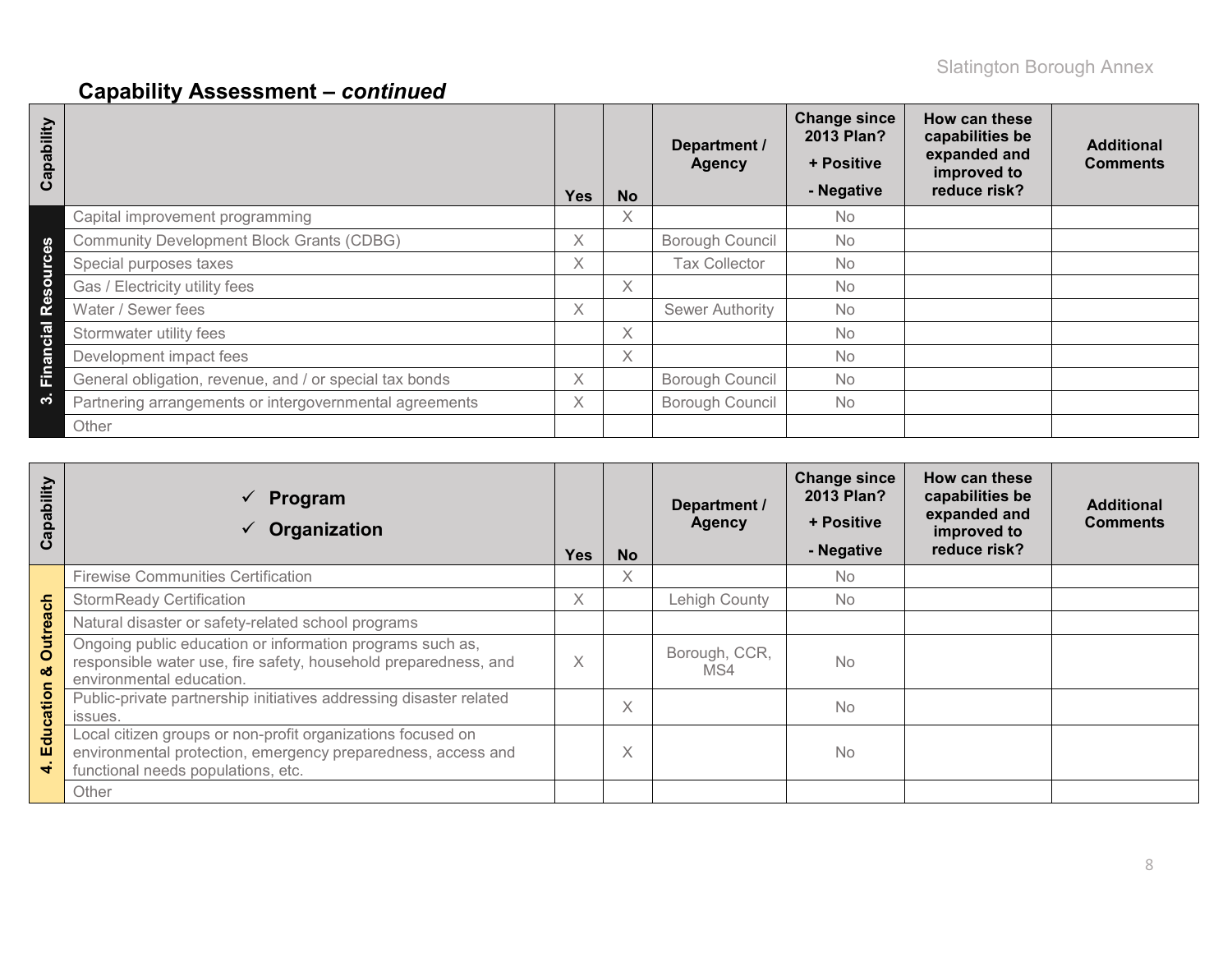| E<br>ھ            |                               |              | <b>Degree of Capability</b> |             | <b>Change since the 2013 Hazard</b><br><b>Mitigation Plan?</b> | <b>Additional Comments</b> |  |
|-------------------|-------------------------------|--------------|-----------------------------|-------------|----------------------------------------------------------------|----------------------------|--|
| <u>թզ</u><br>ပိ   |                               | Limited      | <b>Moderate</b>             | <b>High</b> | If so, how?                                                    |                            |  |
|                   | Planning and Regulatory       |              | Χ                           |             | <b>No</b>                                                      |                            |  |
| Self –<br>essment | Administrative and Technical  |              | $\checkmark$<br>∧           |             | <b>No</b>                                                      |                            |  |
| <u>ທີ່ 8</u>      | Financial                     | ∧            |                             |             | No                                                             |                            |  |
| ◀                 | <b>Education and Outreach</b> | $\checkmark$ |                             |             | <b>No</b>                                                      |                            |  |

# **Known or Anticipated Future Development / Redevelopment**

| Development /<br><b>Property Name</b> | Type of Development | Number of Structures | <b>Location</b> | <b>Known Hazard Zone</b> | <b>Description / Status</b> |
|---------------------------------------|---------------------|----------------------|-----------------|--------------------------|-----------------------------|
| N/A                                   |                     |                      |                 |                          |                             |

# **Natural & Non-Natural Event History Specific to Slatington Borough**

| <b>Type of Event and Date(s)</b>        | <b>FEMA Disaster #</b><br>(if applicable) | Local Damage(s) or Loss(es)                                                                                                                                                                                                                         |
|-----------------------------------------|-------------------------------------------|-----------------------------------------------------------------------------------------------------------------------------------------------------------------------------------------------------------------------------------------------------|
| Wind Shear, 4/16/15                     | N/A                                       | Trees down on east side of town, Park Avenue, Victory Park, 1st Street, D&L<br>Trail; estimate \$5,000                                                                                                                                              |
| Wind Shear, 2/26/17                     | N/A                                       | Multiple properties damaged, 2 witnesses saw a funnel; estimate \$80,000                                                                                                                                                                            |
| Wind Storm, 3/2/18 & 3/4/18             | N/A                                       | 60 mph winds, multiple trees down, vehicles damaged; estimate \$30,000                                                                                                                                                                              |
| Pennsylvania COVID-19 Pandemic - 1/2020 | DR-4506-PA                                | Emergency Protective measures to combat COVID-19 Pandemic.                                                                                                                                                                                          |
| Tropical Storm Isaias - 8/4/2020        | N/A                                       | Slatington had significant flooding along Trout Creek. The Lehigh County<br>Housing units at 7 <sup>th</sup> Street Village had to be evacuated due to flooding in multiple<br>residence. Damage to the Slate Heritage Trail and Public Facilities. |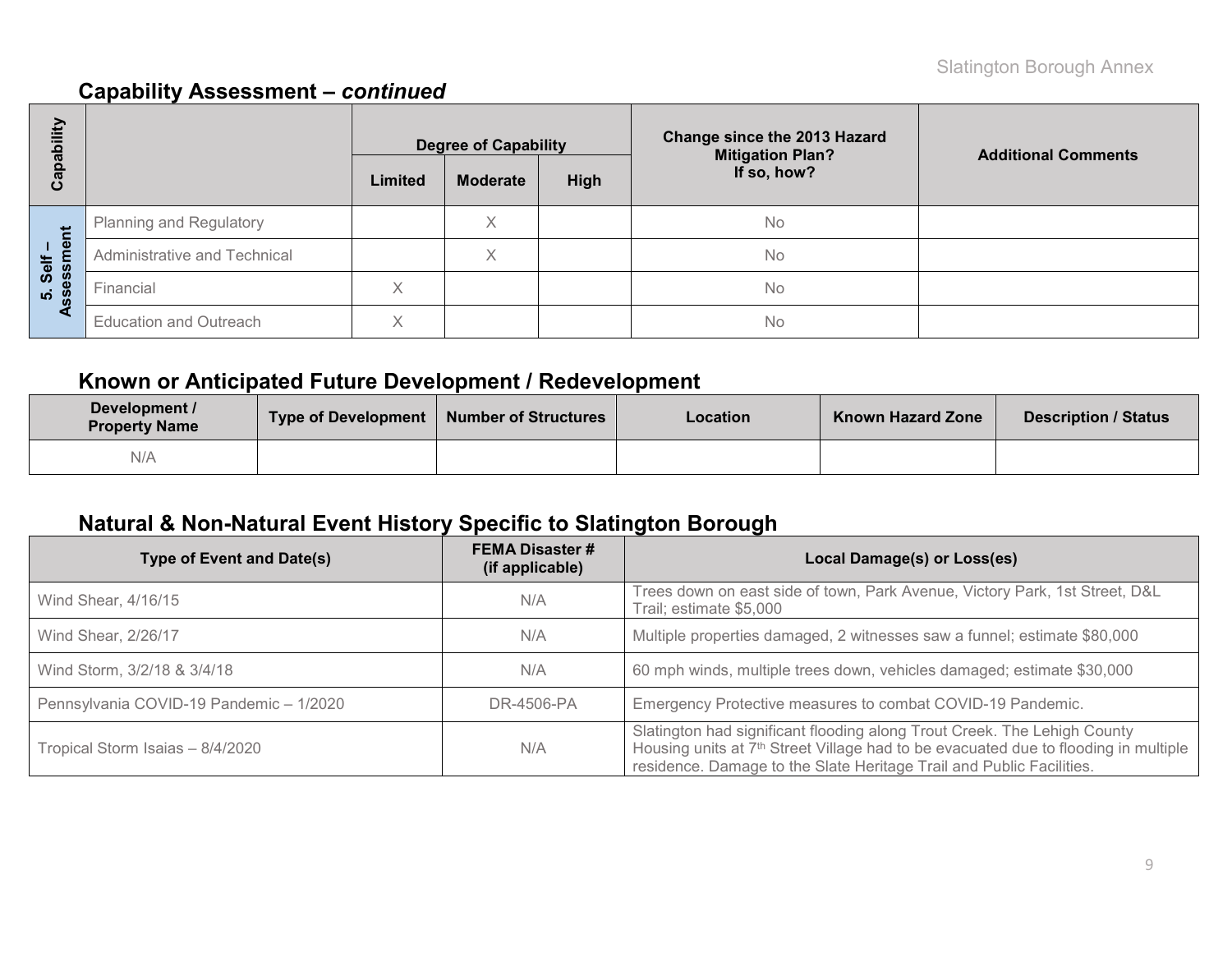### **2013 Municipal Action Plan Status**

|                |                                                                                                                                                                                                                                                                       |                                         |          | <b>Status</b>     |               |                                      |                            |
|----------------|-----------------------------------------------------------------------------------------------------------------------------------------------------------------------------------------------------------------------------------------------------------------------|-----------------------------------------|----------|-------------------|---------------|--------------------------------------|----------------------------|
|                | <b>Existing Mitigation Action</b><br>(from 2013 Hazard Mitigation Plan)                                                                                                                                                                                               | ත<br>0<br>5<br>$\mathbf{r}$<br>o<br>z 5 | ဖိ<br>ဥ၀ | ontinuous<br>ပ    | ompleted<br>ပ | ਠ<br>o<br>ပ<br><u>.ഗ</u><br>$\Omega$ | <b>Additional Comments</b> |
|                | Maintenance of vehicles and equipment to handle emergency responses.                                                                                                                                                                                                  |                                         |          | $\checkmark$<br>⋏ |               |                                      |                            |
| $\overline{2}$ | Work with local electric utilities to improve primary and secondary line clearing.                                                                                                                                                                                    |                                         |          | X.                |               |                                      |                            |
| 3              | Continue to support the implementation, monitoring, maintenance, and updating of this<br>Plan, as defined in Section 7.0                                                                                                                                              |                                         |          | $\checkmark$<br>∧ |               |                                      |                            |
| 4              | Complete the ongoing updates of the Comprehensive Emergency Management Plans                                                                                                                                                                                          |                                         |          | Χ                 |               |                                      |                            |
| 5              | Work with regional agencies (i.e. County and PEMA) to help develop damage<br>assessment capabilities at the local level through such things as training programs,<br>certification of qualified individuals (e.g. code officials, floodplain managers,<br>engineers). |                                         |          | $\checkmark$<br>∧ |               |                                      |                            |

#### **Notes:**

**1.** Actions not carried through to the 2018 Action Plan are so noted.

**2.** To maintain National Flood Insurance Program (NFIP) compliance, actions related to the NFIP were carried through to the 2018 Action Plan even if identified by the municipality as completed.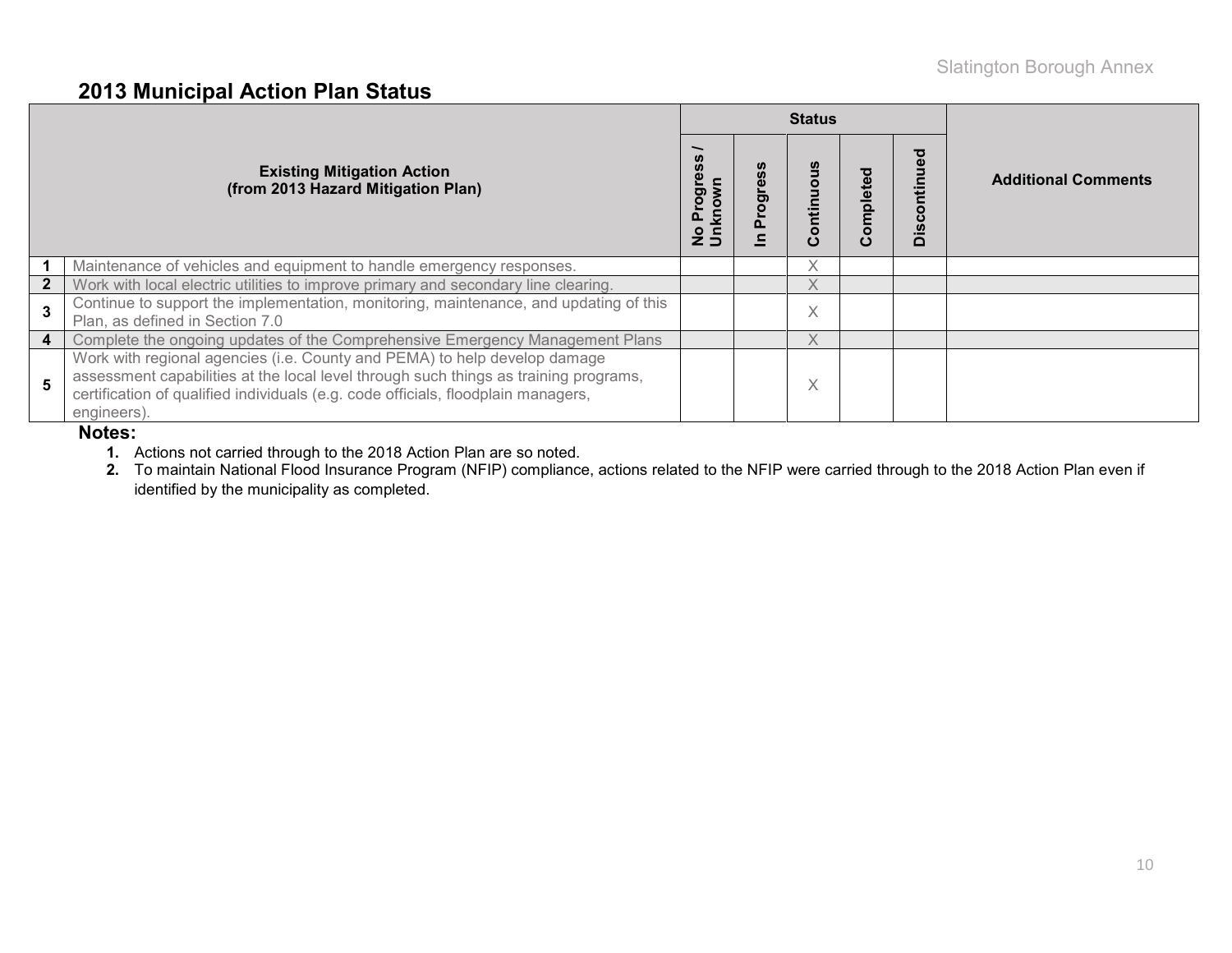# **2018 Mitigation Action Plan**

| <b>Mitigation Action</b> |                                                                                                                                | <b>Mitigation</b><br><b>Technique</b><br>Category | Hazard(s)<br><b>Addressed</b>                                         | <b>Priority</b><br>(H/M/L) | <b>Estimated</b><br>Cost                  | <b>Potential</b><br><b>Funding</b>                                                                                    | <b>Lead Agency</b><br>/ Department                                                                                                                                           | Implementation<br><b>Schedule</b> | <b>Applies to</b><br>New and / or<br><b>Existing</b><br><b>Structures</b> |
|--------------------------|--------------------------------------------------------------------------------------------------------------------------------|---------------------------------------------------|-----------------------------------------------------------------------|----------------------------|-------------------------------------------|-----------------------------------------------------------------------------------------------------------------------|------------------------------------------------------------------------------------------------------------------------------------------------------------------------------|-----------------------------------|---------------------------------------------------------------------------|
| $\mathbf 1$              | Maintenance of vehicles and<br>equipment to handle emergency<br>responses.                                                     | Structure &<br>Infrastructure                     | All                                                                   | High                       | Medium                                    | Municipal<br>Budget;<br>Available<br>Public<br>Protection<br>and<br>Emergency<br><b>Services</b><br>Grant<br>Programs | Municipal                                                                                                                                                                    | Ongoing                           | N/A                                                                       |
| $\overline{2}$           | Work with local electric utilities to<br>improve primary and secondary line<br>clearing.                                       | Structure &<br>Infrastructure                     | Windstorm/<br>Tornado,<br>Winter<br>Storm,<br>Utility<br>Interruption | High                       | Medium                                    | Municipal<br><b>Budget</b>                                                                                            | Municipal                                                                                                                                                                    | Short-term                        | Existing                                                                  |
| $\mathbf{3}$             | Continue to support the<br>implementation, monitoring,<br>maintenance, and updating of this<br>Plan, as defined in Section 7.0 | All<br>Categories                                 | All Hazards                                                           | High                       | $Low -$<br>High (for<br>5-year<br>update) | Local<br>Budget,<br>possibly<br><b>FEMA</b><br>Mitigation<br>Grant<br>Funding for<br>5-year<br>update                 | Municipality<br>(via mitigation<br>planning<br>point of<br>contacts) with<br>support from<br>Planning<br>Partners<br>(through their<br>Points of<br>Contact),<br><b>PEMA</b> | Ongoing                           | New &<br>Existing                                                         |
| 4                        | Complete the ongoing updates of the<br><b>Comprehensive Emergency</b><br><b>Management Plans</b>                               | Local plans<br>&<br><b>Regulations</b>            | All Hazards                                                           | High                       | Low                                       | Local<br><b>Budget</b>                                                                                                | Municipality<br>with support<br>from PEMA                                                                                                                                    | Ongoing                           | New &<br>Existing                                                         |